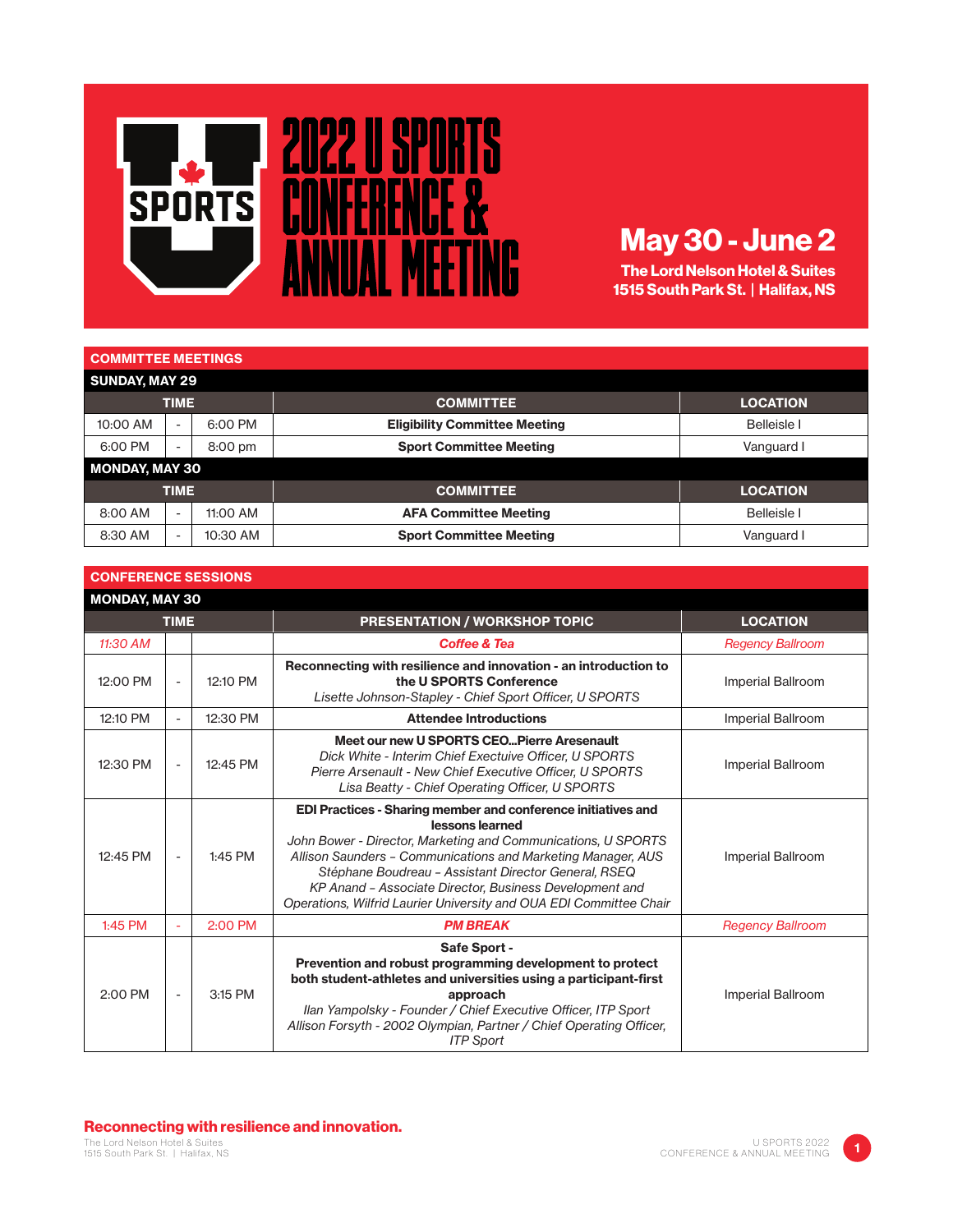| <b>CONFERENCE SESSIONS</b> |                          |          |                                                                                                                                                                                                                                                                                                                                                                                                             |                                                       |  |
|----------------------------|--------------------------|----------|-------------------------------------------------------------------------------------------------------------------------------------------------------------------------------------------------------------------------------------------------------------------------------------------------------------------------------------------------------------------------------------------------------------|-------------------------------------------------------|--|
| 3:15 PM                    |                          | 4:30 PM  | Medical experts will share important initiatives and tools to assist<br>Athletic departments in learning about the latest preventative<br>measures and ensuring health care safety of student-athletes                                                                                                                                                                                                      | Imperial Ballroom                                     |  |
|                            |                          |          | Dr. David Cudmore, MD, CCFP(SEM), FCFP, Dip Sport Med Family<br><b>And Sport Medicine</b>                                                                                                                                                                                                                                                                                                                   |                                                       |  |
|                            |                          |          | Dr. Nate Moulson - Division of Cardiology, Department of Medicine,<br>University of British Columbia and Vancouver Coastal Health -<br>Outcomes Registry for Cardiac Conditions in Athletes (ORCCA)                                                                                                                                                                                                         |                                                       |  |
|                            |                          |          | Dr. Amanda Black - Assistant Professor, Faculty of Kinesiology and<br>Certified Athletic Therapist, University of Calgary - Concussion<br>Awareness Training Tool and the Canadian Integrated Injury and<br><b>Health Surveillance System</b>                                                                                                                                                               |                                                       |  |
|                            |                          |          | Dr. Carla Edwards, MD, Sports Psychiatrist - Assistant Clinical<br>Professor, Department of Psychiatry and Behavioural Neurosciences,<br>McMaster University - Mental Health Committee co-chair and U<br>SPORTS Sports Medicine and Research Science Committee - The<br>Current Landscape of Athlete Mental Health in Canadian Universities:<br>is there a crisis?                                          |                                                       |  |
| 4:30 PM                    | $\overline{\phantom{a}}$ | 5:30 PM  | <b>Free Time</b>                                                                                                                                                                                                                                                                                                                                                                                            |                                                       |  |
| 5:30 PM                    | $\overline{\phantom{a}}$ | 7:30 PM  | <b>U SPORTS Honours Awards Reception</b><br>Austin Matthews Award, Fred Sgambati Media Award, Jean-Marie<br>de Koninck U SPORTS Coaching Excellence Award,<br>L.B. "Mike" Pearson Award                                                                                                                                                                                                                     | Imperial Ballroom                                     |  |
| 9:00 PM                    | ÷,                       | 12:00 AM | <b>U SPORTS Social</b><br>Please join the other delegates at a local Halifax restaurant for the<br>chance to catch up with one another!                                                                                                                                                                                                                                                                     | auction<br><b>Auction House</b><br>1726 Argyle Street |  |
| <b>TUESDAY, MAY 31</b>     |                          |          |                                                                                                                                                                                                                                                                                                                                                                                                             |                                                       |  |
| <b>TIME</b>                |                          |          | <b>PRESENTATION / WORKSHOP TOPIC</b>                                                                                                                                                                                                                                                                                                                                                                        | <b>LOCATION</b>                                       |  |
| 8:00 AM                    |                          |          | <b>Coffee &amp; Tea</b>                                                                                                                                                                                                                                                                                                                                                                                     | <b>Regency Ballroom</b>                               |  |
| 8:00 AM                    |                          | 3:00 PM  | <b>Canada Sport and Entertainment Expo</b><br>Vendors will showcase the latest products and services to help with<br>programs, services and facilities.                                                                                                                                                                                                                                                     | Regency Ballroom                                      |  |
| 8:30 AM                    |                          | 10:15 AM | <b>U SPORTS Communications and</b><br><b>Marketing: Broadcasting Strategy</b><br>Leveraging digital and linear broadcasting to increase U SPORTS<br>exposure (Breakout Session)<br>John Bower - Director, Marketing and Communications, U SPORTS<br>Chris Irwin - Executive Producer Sport Content, CBC Sports<br>Bengt Neathery - President, iSiLIVE<br>Louis-Philippe Neveu - General Manager, TVA Sports | Imperial Ballroom                                     |  |
| 10:15 AM                   |                          | 10:45 AM | <b>ESports: CSL - First Year in Review</b><br>Francisco Tejada - Senior Account Executive Sponsorship Sales,<br><b>CSL ESports</b>                                                                                                                                                                                                                                                                          | Imperial Ballroom                                     |  |
| 10:45 AM                   |                          | 11:15 AM | <b>REFRESHMENT BREAK</b><br>Extended break so delegates can visit Canadian Sport and<br>Entertainment exhibit booths                                                                                                                                                                                                                                                                                        | <b>Regency Ballroom</b>                               |  |

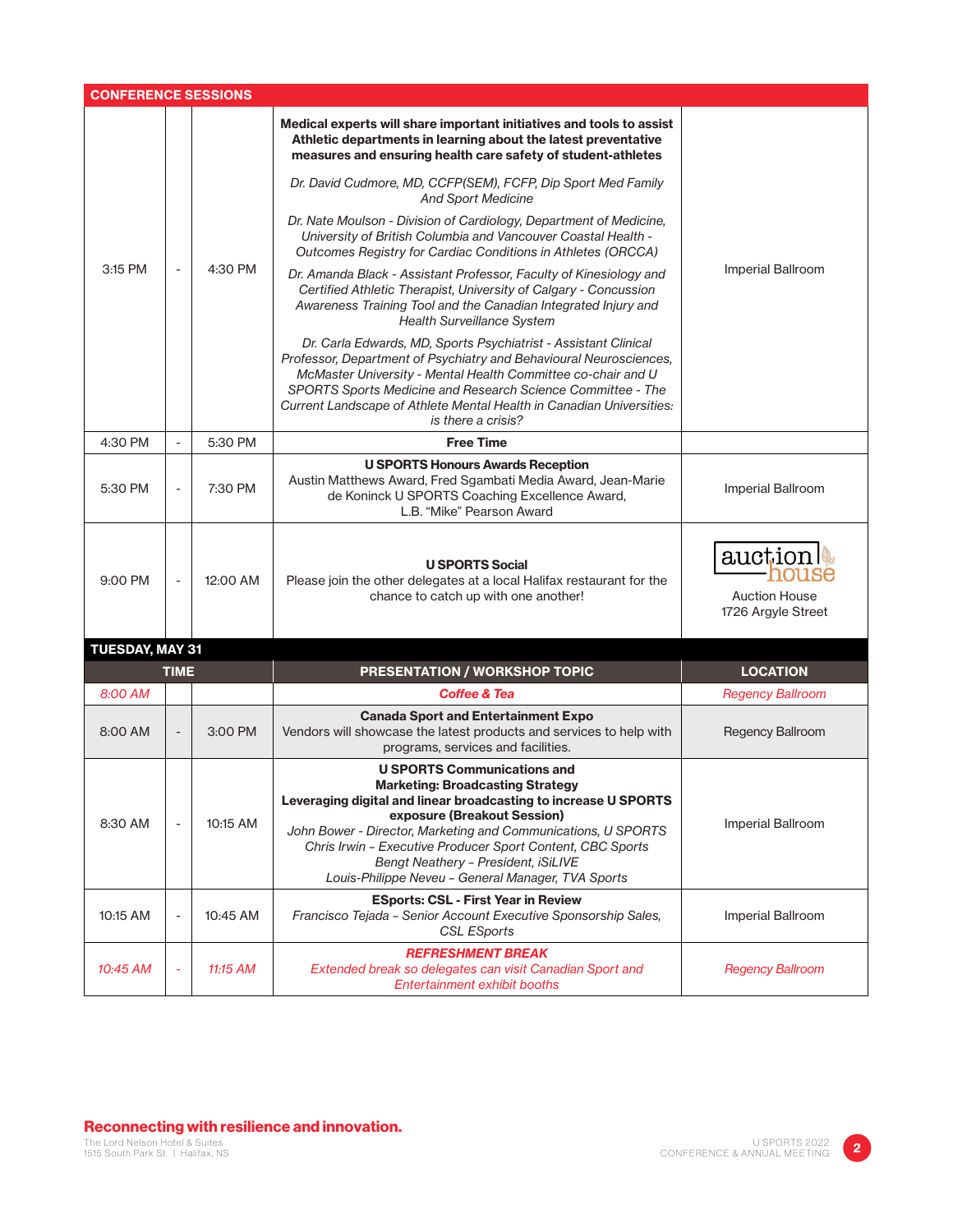| <b>CONFERENCE SESSIONS</b> |                          |           |                                                                                                                                                                                                                                                                                                                                                                                                                                                                                                                                                                                                                 |                                                             |  |
|----------------------------|--------------------------|-----------|-----------------------------------------------------------------------------------------------------------------------------------------------------------------------------------------------------------------------------------------------------------------------------------------------------------------------------------------------------------------------------------------------------------------------------------------------------------------------------------------------------------------------------------------------------------------------------------------------------------------|-------------------------------------------------------------|--|
| 11:15 AM                   | $\overline{\phantom{a}}$ | 12:00 PM  | <b>Black North Initiative - Addressing Systemic Barriers</b><br>for U SPORTS Student-Athletes<br>Dahabo Ahmed-Omer - Black North Initiative<br>Chris George - Senior Wealth Advisor, Portfolio Manager, Scotia<br><b>Wealth Management</b><br>Sundeep Gokhale - Lawyer, Sherrard Kuzz LLP<br>Zach Weese - Manager of Governance and Special Projects,<br><b>U SPORTS</b>                                                                                                                                                                                                                                        | Imperial Ballroom                                           |  |
| 12:00PM                    | $\overline{\phantom{a}}$ | 12:30PM   | Student-athletes + motionball = putting the fun back into giving!<br>Learn more about motionball, a national not-for-profit bringing<br>university students and local Special Olympics athletes together<br>for inclusive sport across Canada<br>Sarah Young - Event Coordinator, Motionball for Special Olympics                                                                                                                                                                                                                                                                                               | Imperial Ballroom                                           |  |
| 12:30 PM                   | $\sim$                   | $1:45$ PM | <b>LUNCH</b><br>Extended lunch so delegates can visit Canadian Sport and<br>Entertainment exhibit booths                                                                                                                                                                                                                                                                                                                                                                                                                                                                                                        | <b>Regency Ballroom</b>                                     |  |
| 1:45 PM                    | $\sim$                   | 3:00 PM   | <b>Eligibility Conversations</b><br>A breakout session to connect and receive feedback<br>from members<br>Tara Hahto - Director Compliance and Eligibility, U SPORTS<br>Elysse Pilon - Coordinator Compliance and Eligibility, U SPORTS                                                                                                                                                                                                                                                                                                                                                                         | Imperial Ballroom                                           |  |
| 3:00 PM                    | $\sim$                   | 3:45 PM   | Observations and research over the years on the high performing<br>components of sport & culture, that lead to competitive success<br>at the regional and national U SPORTS levels<br>Kevin Dickie - former Executive Director of Acadia Athletics and<br>former U SPORTS Board Member                                                                                                                                                                                                                                                                                                                          | Imperial Ballroom                                           |  |
| 3:45 PM                    | $\sim$                   | 4:00 PM   | <b>REFRESHMENT BREAK</b>                                                                                                                                                                                                                                                                                                                                                                                                                                                                                                                                                                                        | <b>Regency Ballroom</b>                                     |  |
| 4:00 PM                    | $\sim$                   | 5:00 PM   | The importance of university sport to student-athletes<br>Waneek Horn Miller - 2000 Summer Olympian and Member of<br>Canada's Sports Hall of Fame, Vice President of Innovation and Client<br>Relations, Indigenous Financial Solutions<br>Cindy Tye - Associate Director Athletics & Recreation and Head<br>Coach Women's Soccer, Dalhousie University<br>Alain Lavoie - Cross Country / Track & Field student-athlete,<br>Université de Moncton<br>Lexie Shannon - Track & Field student-athlete,<br>University of New Brunswick<br>Osman "Ozzy" Omar - Basketball student-athlete,<br>Cape Breton University | <b>Imperial Ballroom</b>                                    |  |
| 5:00 PM                    |                          | 6:00 PM   | <b>HAPPY HOUR WITH EXHIBITORS</b><br>Hosted by U SPORTS and our exhibitors,<br>an opportunity to socialize and network<br>Sponsored by LiveU Inc.<br>LÎVEU                                                                                                                                                                                                                                                                                                                                                                                                                                                      | <b>Regency Ballroom</b>                                     |  |
| 6:00 PM                    |                          | 8:00 PM   | <b>Free Time</b>                                                                                                                                                                                                                                                                                                                                                                                                                                                                                                                                                                                                |                                                             |  |
| 8:30 PM                    | $\overline{\phantom{a}}$ | 12:00 AM  | <b>U SPORTS Social</b><br>Please join the other delegates at a local Halifax restaurant for the<br>chance to catch up with one another!<br>Sponsored by Centaur Products<br><b>SPORT CONTRACTING</b>                                                                                                                                                                                                                                                                                                                                                                                                            | DURTy Nelly's<br>Durty Nelly's Irish Pub 1645<br>Argyle St. |  |

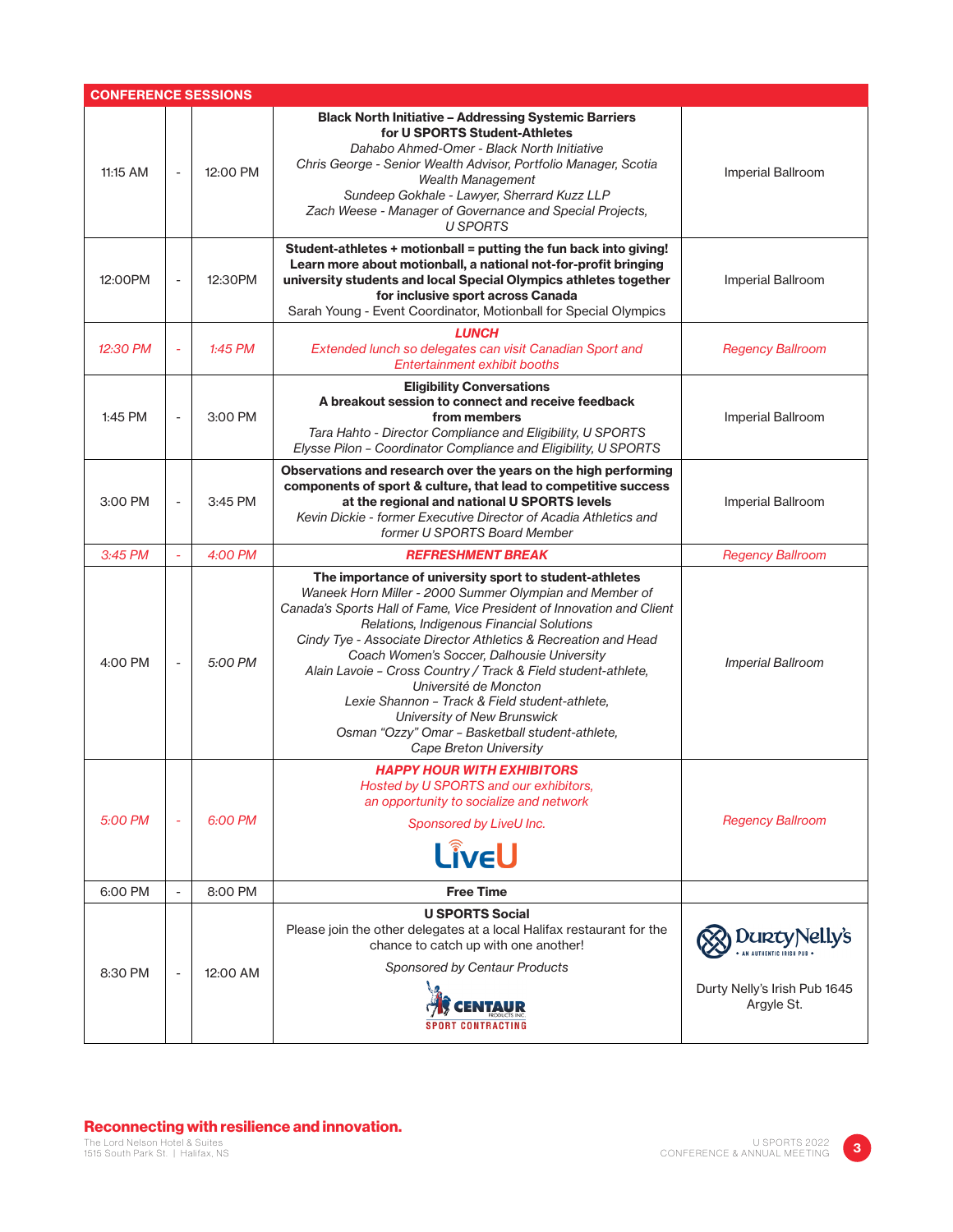| <b>CONFERENCE SESSIONS</b> |                          |          |                                                                                                                                                                                                                                                                                                                                                                                                                                                                                                                                                                                                                                               |                                                     |  |  |  |
|----------------------------|--------------------------|----------|-----------------------------------------------------------------------------------------------------------------------------------------------------------------------------------------------------------------------------------------------------------------------------------------------------------------------------------------------------------------------------------------------------------------------------------------------------------------------------------------------------------------------------------------------------------------------------------------------------------------------------------------------|-----------------------------------------------------|--|--|--|
| <b>WEDNESDAY, JUNE 1</b>   |                          |          |                                                                                                                                                                                                                                                                                                                                                                                                                                                                                                                                                                                                                                               |                                                     |  |  |  |
|                            | <b>TIME</b>              |          | PRESENTATION / WORKSHOP TOPIC                                                                                                                                                                                                                                                                                                                                                                                                                                                                                                                                                                                                                 | <b>LOCATION</b>                                     |  |  |  |
| 8:00 AM                    |                          |          | <b>Coffee &amp; Tea</b>                                                                                                                                                                                                                                                                                                                                                                                                                                                                                                                                                                                                                       | <b>Regency Ballroom</b>                             |  |  |  |
| 8:30 AM                    | $\overline{\phantom{a}}$ | 9:15 AM  | <b>U SPORTS Sport Department Presentation - new vision for sport</b><br>committee, next steps for sport model, key highlights for national<br>championships, next bid process, sport technical highlights and<br>the international program moving forward<br>Lisette Johnson-Stapley - Chief Sport Officer, U SPORTS<br>Jennifer Smart - Director of Sports, U SPORTS<br>Alexandra Roy - Manager, International Games Operations,<br><b>U SPORTS</b><br>Jenna Blackburn, Coordinator, Sport, U SPORTS                                                                                                                                         | Imperial Ballroom                                   |  |  |  |
| 9:15 AM                    | $\overline{\phantom{a}}$ | 10:30 AM | Sport Tourism Matters - The Impact of Sport Event<br><b>Hosting in Canada</b><br>Grant MacDonald - Chief Operating Officer, Sport Tourism Canada                                                                                                                                                                                                                                                                                                                                                                                                                                                                                              | Imperial Ballroom                                   |  |  |  |
| 10:30 AM                   | $\bar{\phantom{a}}$      | 10:45 AM | <b>REFRESHMENT BREAK</b>                                                                                                                                                                                                                                                                                                                                                                                                                                                                                                                                                                                                                      | <b>Regency Ballroom</b>                             |  |  |  |
| 10:45 AM                   | $\overline{\phantom{a}}$ | 12:00 PM | Safety in Sport - Working toward a safe, comfortable and<br>enjoyable experience for fans (Breakout Session)<br>Dick White - Interim CEO, U SPORTS<br>Dr. Carla Edwards, MD, Sports Psychiatrist - Assistant Clinical<br>Professor, Department of Psychiatry and Behavioural Neurosciences,<br>McMaster University - Mental Health Committee co-chair and<br>U SPORTS Sports Medicine and Research Science Committee<br>Allison Forsyth - 2002 Olympian, Partner / Chief Operating Officer,<br><b>ITP Sport</b><br>Ben Matchett - Director of Athletics, University of Calgary<br>Karla Karch - Director of Athletics, Mount Royal University | Imperial Ballroom                                   |  |  |  |
| 12:00 PM                   | ÷,                       | 2:00 PM  | <b>LUNCH and Conference Meetings</b>                                                                                                                                                                                                                                                                                                                                                                                                                                                                                                                                                                                                          | Regency Ballroom, Admiral,<br>Vanguard I, Belleisle |  |  |  |
| 2:15 PM                    |                          | 3:00 PM  | <b>University Sport: Perspectives from a President</b><br>Dr. Joanne MacLean - President and Vice Chancellor, University of<br>the Fraser Valley and U SPORTS Board Chair                                                                                                                                                                                                                                                                                                                                                                                                                                                                     | Imperial Ballroom                                   |  |  |  |
| 3:00 PM                    |                          | 4:00 PM  | <b>Management by Values - Aligning personal values to</b><br>drive performance with the culture of the organization<br>Dina Bell-Laroche - Partner and Integral Master Coach, Sport Law                                                                                                                                                                                                                                                                                                                                                                                                                                                       | Imperial Ballroom                                   |  |  |  |
| 4:00 PM                    | $\overline{\phantom{a}}$ | 4:30 PM  | <b>Conference Wrap-Up &amp; Closing Remarks</b><br>Dick White - Interim Chief Exectuive Officer, U SPORTS                                                                                                                                                                                                                                                                                                                                                                                                                                                                                                                                     | Imperial Ballroom                                   |  |  |  |
| 4:30 PM                    |                          | 5:30 PM  | <b>Free Time</b>                                                                                                                                                                                                                                                                                                                                                                                                                                                                                                                                                                                                                              |                                                     |  |  |  |
| 5:30 PM                    |                          | 6:00 PM  | <b>Transportation to Social Event</b>                                                                                                                                                                                                                                                                                                                                                                                                                                                                                                                                                                                                         |                                                     |  |  |  |
| 6:00 PM                    | $\overline{\phantom{a}}$ | 8:30 PM  | <b>Halifax Boat Cruise</b><br>A chance to enjoy the local sites!<br>Sponsored by The Building Blocks Group<br>THE<br><b>BUILDING</b><br><b>BLOCKS</b><br><b>GROUP</b>                                                                                                                                                                                                                                                                                                                                                                                                                                                                         |                                                     |  |  |  |
| 9:00 PM                    |                          | 12:00 AM | <b>U SPORTS Social</b><br>Please join the other delegates at a local Halifax restaurant for the<br>chance to catch up with one another!                                                                                                                                                                                                                                                                                                                                                                                                                                                                                                       | The Old Triangle<br>5136 Prince St.                 |  |  |  |